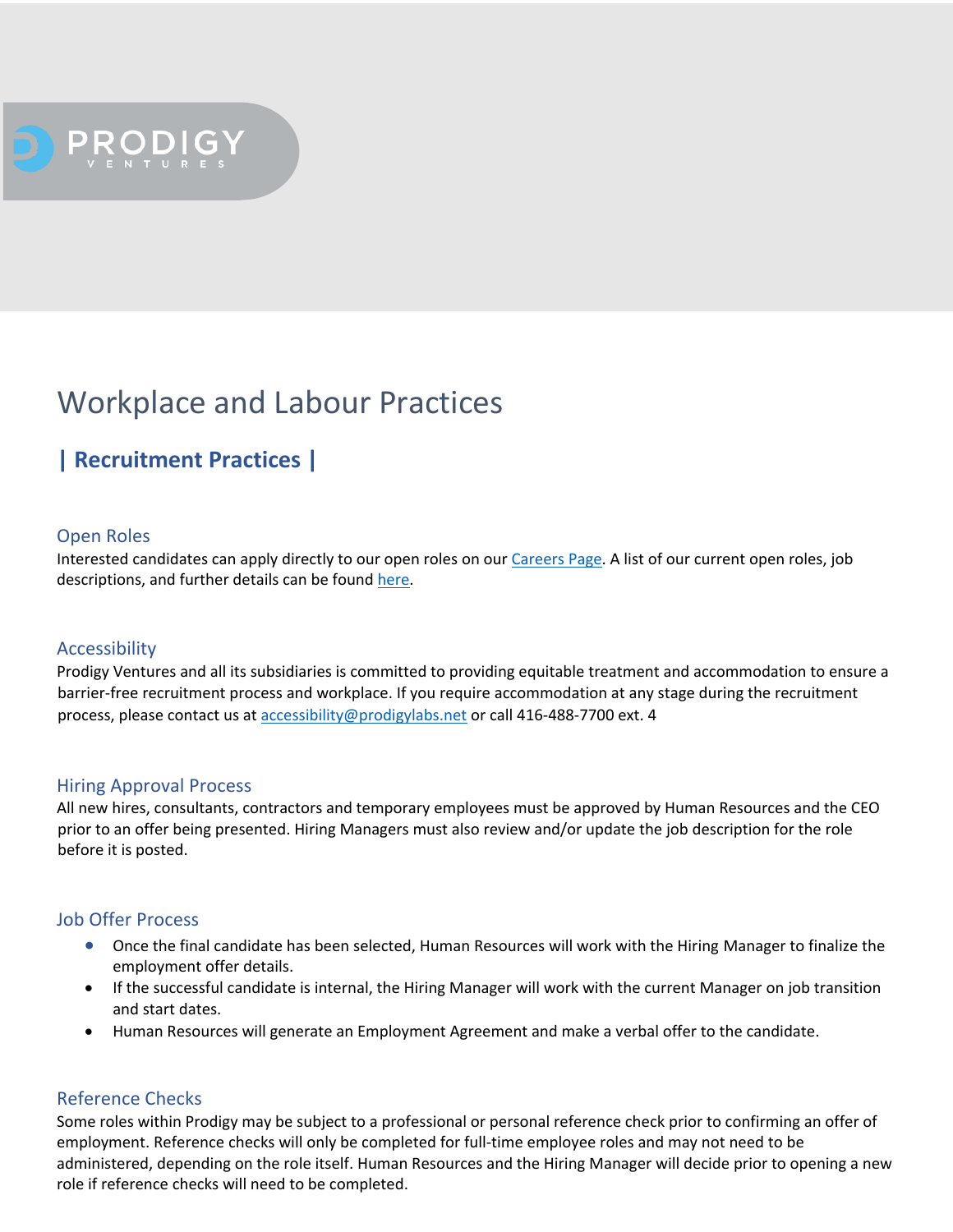

Human Resources will obtain a minimum of two (2) successful business reference checks prior to confirming an offer of employment. If reference checks cannot be conducted prior to presenting an offer of employment, the offer must be contingent upon obtaining satisfactory reference checks.

Reference information that is collected will be kept in the employee's BambooHR file for the period of their employment and is only accessible to Human Resources and their direct Manager.

# Background Checks

All offers of employment at Prodigy are contingent upon clear results of a thorough background check. Background checks will be conducted on all final candidates for full time employees and Independent Contractors. Background checks are conducted through Sterling Backcheck and will include:

• Canadian Criminal Record Check with electronic ID Verification

- Canadian Credit Inquiry
- Canadian Cross-Identity Check

### **Process**

An email from Sterling Backcheck will be sent to the new hire's personal email address, where they will be asked to consent and authorize these checks to be run. The new hire will be asked to fill out online forms, which include their personal details, work history, and other various pieces of information which may be necessary to run the background check.

Once the background check is returned, Human Resources will notify the hiring manager of the results of the background check. In instances where negative or incomplete information is obtained, the hiring manager and the Vice President of Human Resources will assess the potential risks and liabilities related to the job's requirements and determine whether the individual should be hired.

Completed background checks will be stored in the staff member's BambooHR file and will be only visible to Human Resources.

# Staff Referral Program

At Prodigy, we believe our people are at the heart of our organization and our success. With that in mind, our team members surround themselves with a network of highly talented individuals who are likely to be a great fit with our corporate culture, values and mission. When a team member refers a candidate for an open position, this resource is incorporated into the hiring process through this referral program.

Prodigy's referral program consists of a **\$1,000** bonus awarded to a team member who refers anyone who gets hired and remains employed with Prodigy for a minimum of 3 months.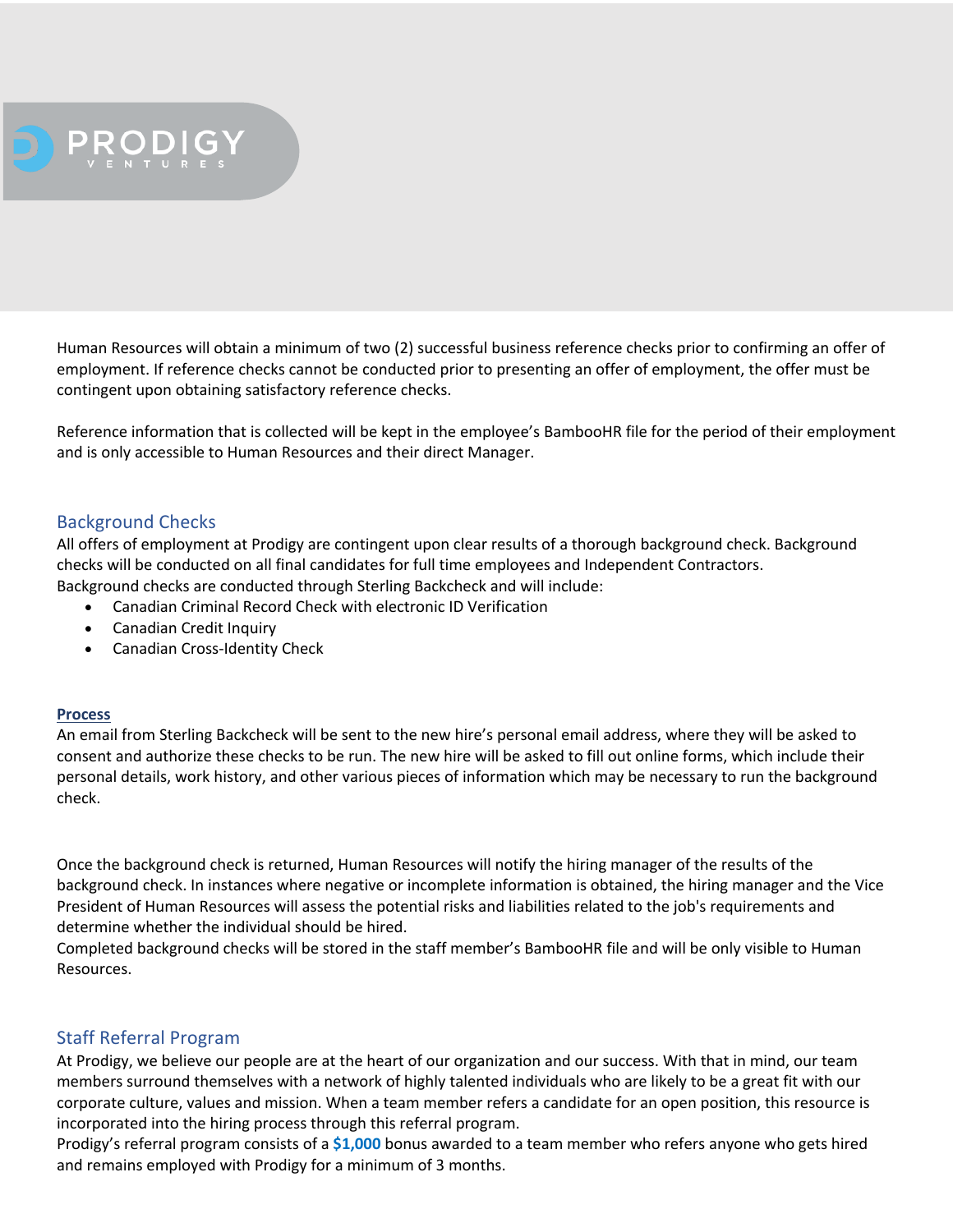

#### **Conditions**

- Both team members, the one who submitted the referral, as well as the one who was hired must be employed with Prodigy at the time the bonus payment is made.
- The bonus will become payable, in one instalment, after the new hire has completed their probationary period (3 months).
- Senior management are not eligible to be awarded the bonus for referring candidates for open positions at the company.
- Hiring Managers cannot be awarded the bonus for referring individuals for open positions in their own department.

#### Process

You can submit your referrals' resume in one of two ways:

- Send an email to Human Resources at *HR@prodigylabs.net*, including your referrals resume and the role you are submitting them for.
- Through our Prodigy Intranet under the "Referral Programs" tab on the top of the page.

# **| Privacy & Personal Information |**

# Staff Files

All staff member's personal information is stored in BambooHR, Prodigy's Human Resources Information System and is password protected. All personal details are kept **confidential** and access to most employee files is **restricted** to human resources only. The Payroll team has access to your payroll details, direct deposit information, and hours worked.

# External References

Employees and Independent Contractors at Prodigy can request their direct Manager or Human Resources to provide an outside party with their confirmation of employment. There are several instances where an employment reference or confirmation of employment may be required, including mortgage approval, rental applications, Permanent Resident applications, etc.

Please contact Human Resources if you would like a written confirmation of employment letter. This letter will include your **job title, salary, employment length,** and any other requested details that may be required, depending on the use for the employment letter. For example, an employment letter being used for a Permanent Resident application will also include your current job duties.

Telephone requests from outside parties will be completed by Human Resources and is limited to confirming information above stated by the external party.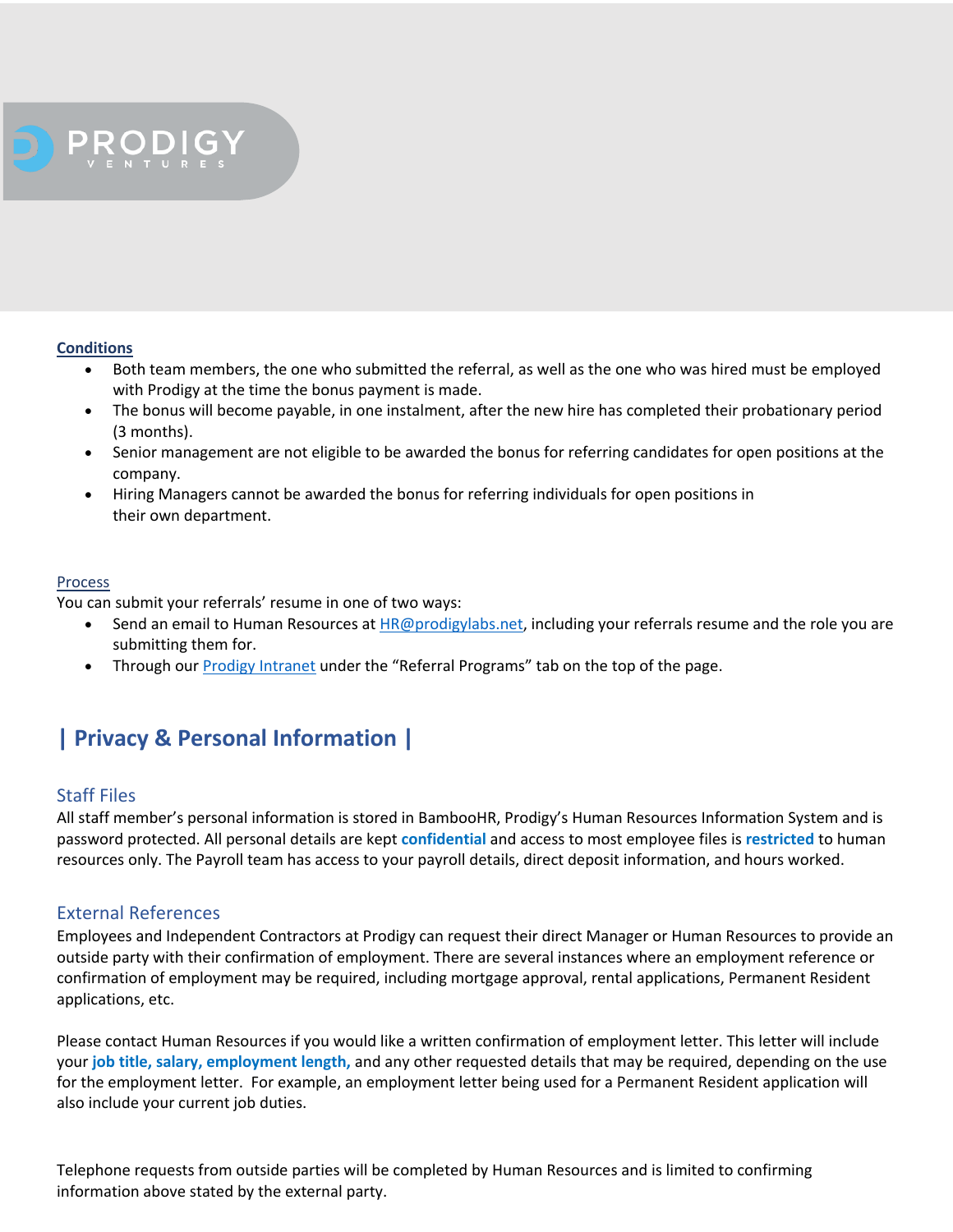

Your Manager and Human Resources can only disclose your personal employment details if they have received your **written consent** beforehand. Management and Human Resources cannot divulge any personal or employment details to any outside party without your expressed written consent.

Human Resources will not divulge any details on work performance for any current or formal Prodigy staff member.

### Changes to Personal Information

Much of your personal information can be reviewed and maintained yourself through BambooHR. Please update your BambooHR profile directly with any of the following changes:

- Home Address
- Personal Email
- Personal Contact Number
- Emergency Contact Details

Please contact Human Resources directly and as soon as possible with any changes to your:

- Banking Information
- Residency Status (PR, Work Visa, SIN, etc.)
- Incorporation Details
- HST Number
- Benefit/Dependent Details
- Legal Name Updates

For any other details that you would like updated in our systems, please contact Human Resources directly for assistance.

### Work Permits

If you are currently on a Work Permit in Canada, it is your responsibility to ensure that your Work Permit is renewed within the required time frame. A copy of your Work Permit is kept in your BambooHR file and Human Resources is aware of its expiry date. Human Resources will do their best to inform you of your expiring Work Permit approximately 6 months prior to its expiration to confirm you have started the renewal process. It is your responsibility to keep Human Resources informed of renewed Work Permits. Please send a copy of any renewed Work Permits to Human Resources as soon as possible to ensure your right to work in Canada.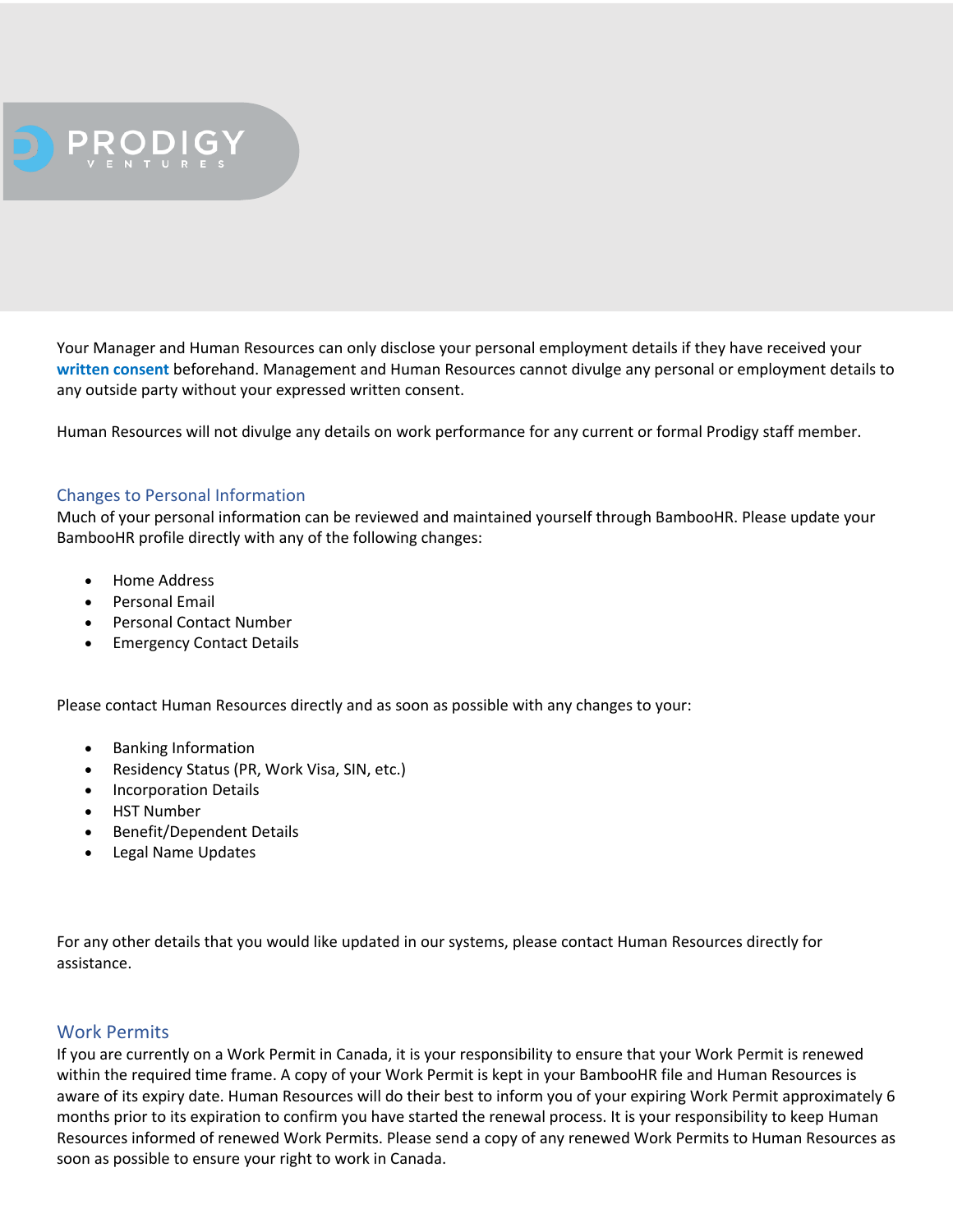

# **| Probationary Period |**

Probationary periods are an essential tool for both employees and for Prodigy. It gives both parties sufficient time to gauge whether the role is a good fit for the new hire and if they both want the employment relationship to continue.

All full-time employees at Prodigy are subject to a probationary period of **three (3) months** from their hire date which will allow both parties to assess fit.

Employment may be terminated anytime, and without notice, during the probationary period by either party, subject only to any entitlements you may have under the Employment Standards Act of Ontario.

Independent Contractors at Prodigy are not subject to a probationary period.

# **| Hours of Work |**

### Operating Hours

Prodigy operates Monday through Friday from 8:30am to 4:30pm EST. Staff schedules may vary depending on client requirements, project requirements, or deadlines.

Staff members who are working "onsite" for one of Prodigy's clients may be subject to a workday of either **7.5** or **8**  hours per day. You will be notified of client requirements prior to joining the client project team. Please note, client hours of work may change as your contract is renewed and requirements are updated.

Staff members who are not working directly with a client are subject to our standard operating hours; Monday through Friday from 8:30am to 4:30pm, but there is flexibility in the start and end time each day, subject to your manager's approval. Each manager is responsible for their teams work schedules to ensure operational needs are met.

### Overtime Hours

All overtime hours at Prodigy must be **pre-approved** in writing by your Manager, Project Manager and/or client. This is especially critical for any staff member working for a client as the client must approve all overtime hours worked.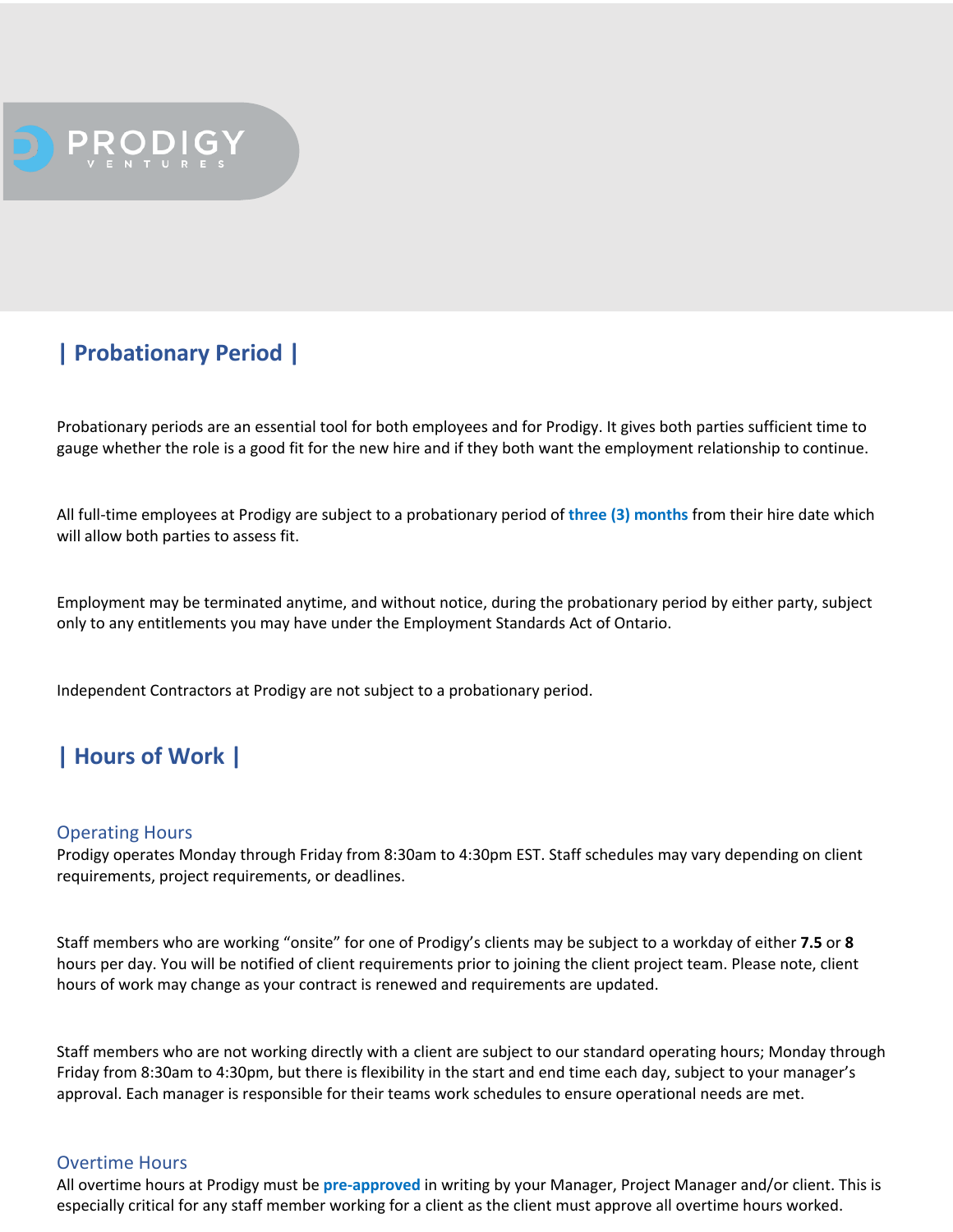

If overtime hours are requested from you by one of our clients, please forward this request over to Human Resources so that we are aware and can make our Payroll team aware, as well.

Salaried employees are not subject to any overtime pay. Independent Contractors with approved overtime hours will be paid at their regular hourly wage.

# **| Payroll & Compensation |**

*Please note that the following policies and procedures for Payroll and Compensation apply only to staff at Prodigy Labs and IDVerifact Inc.*

# Payroll

Prodigy runs on a **monthly** payroll cycle and all employees and independent contractors at Prodigy are paid on a monthly schedule. Your pay will be deposited through direct deposit into the personal or business account provided on BambooHR on the 15<sup>th</sup> of each month. If the 15<sup>th</sup> of the month falls on a weekend, your pay will be deposited into your account by the Friday of that week.

### **Full-time Employees**

Your monthly pay will include your entire salary for the previous month. For example, the pay deposited into your account on February  $15<sub>th</sub>$  is your salary for the entire month of January.

Your direct deposit will include your regular monthly wages, minus

- Provincial Tax
- Federal Tax
- Canada Pension Plan remittance
- Employment Insurance remittance
- Any unpaid time off taken
- And any other deductions you may have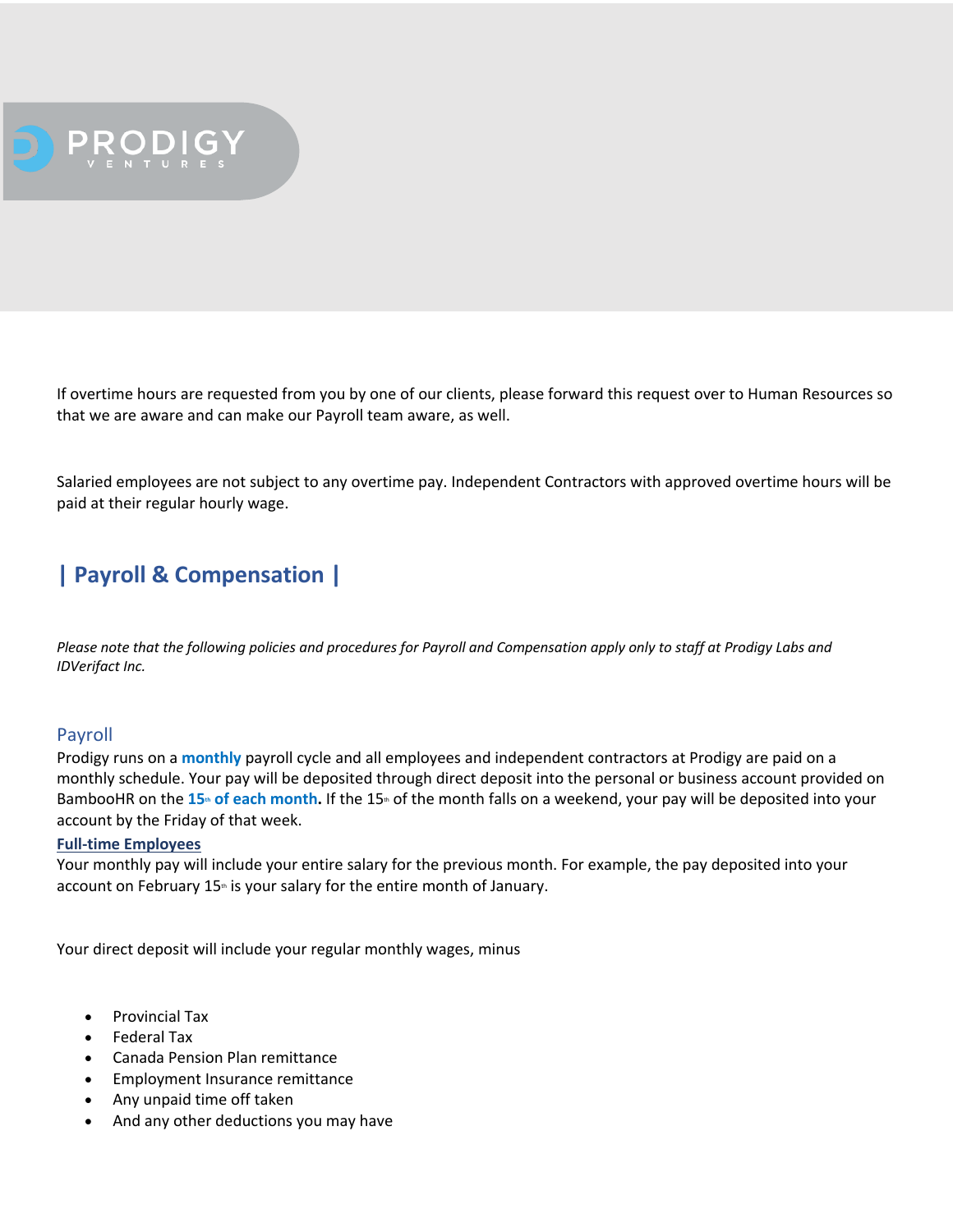

#### Independent Contractors

Invoices submitted by independent contractors include all hours worked during one (1) calendar month, plus HST. For example, all hours worked in the month of February will be paid out through direct deposit into your business bank account on March 15<sup>th</sup>. Your direct deposit will match the amount on the invoice you submitted. More information on invoices and the submission process can be found in the Invoices section.

# Pay Stubs / T4s

Pay stubs for all full-time employees are sent to your Prodigy email account approximately  $1 - 2$  weeks prior to that month's payroll. This will give you a snapshot of your net pay for that month, including all deductions.

T4s for all full-time employees are provided electronically within the first quarter of each year to your Prodigy email account. T4s will be sent to the personal email addresses on file of all former employees.

\*Please note: It is crucial to have your updated home address on your T4s each year. Please update BambooHR with updated home addresses as soon as possible. For more information on changes to your personal info, please see the Changes to Personal Information section.

### Tax Forms

Provincial and Federal tax forms are completed by all full-time employees during onboarding in BambooHR. Your tax forms will tell payroll how much provincial and federal tax to deduct from your monthly pay.

Tax forms can be updated at any time. If you have any changes to your personal circumstances, please request new tax forms from Human Resources as soon as possible to ensure accurate tax deductions are completed on your behalf.

# **| Timesheets & Invoices |**

### **Timesheets**

All Prodigy employees and independent contractors that are performing tasks for a client must submit a Prodigy timesheet as part of their regular job duties. These timesheets are used to accurately bill the client for your time and to confirm the hours on your invoice (Invoices are submitted by Independent Contractors Only).

Some teams within Prodigy that are not billing a client also utilize timesheets. All staff within IDVerifact, for example, also submit and complete Prodigy timesheets to assist in tracking project hours.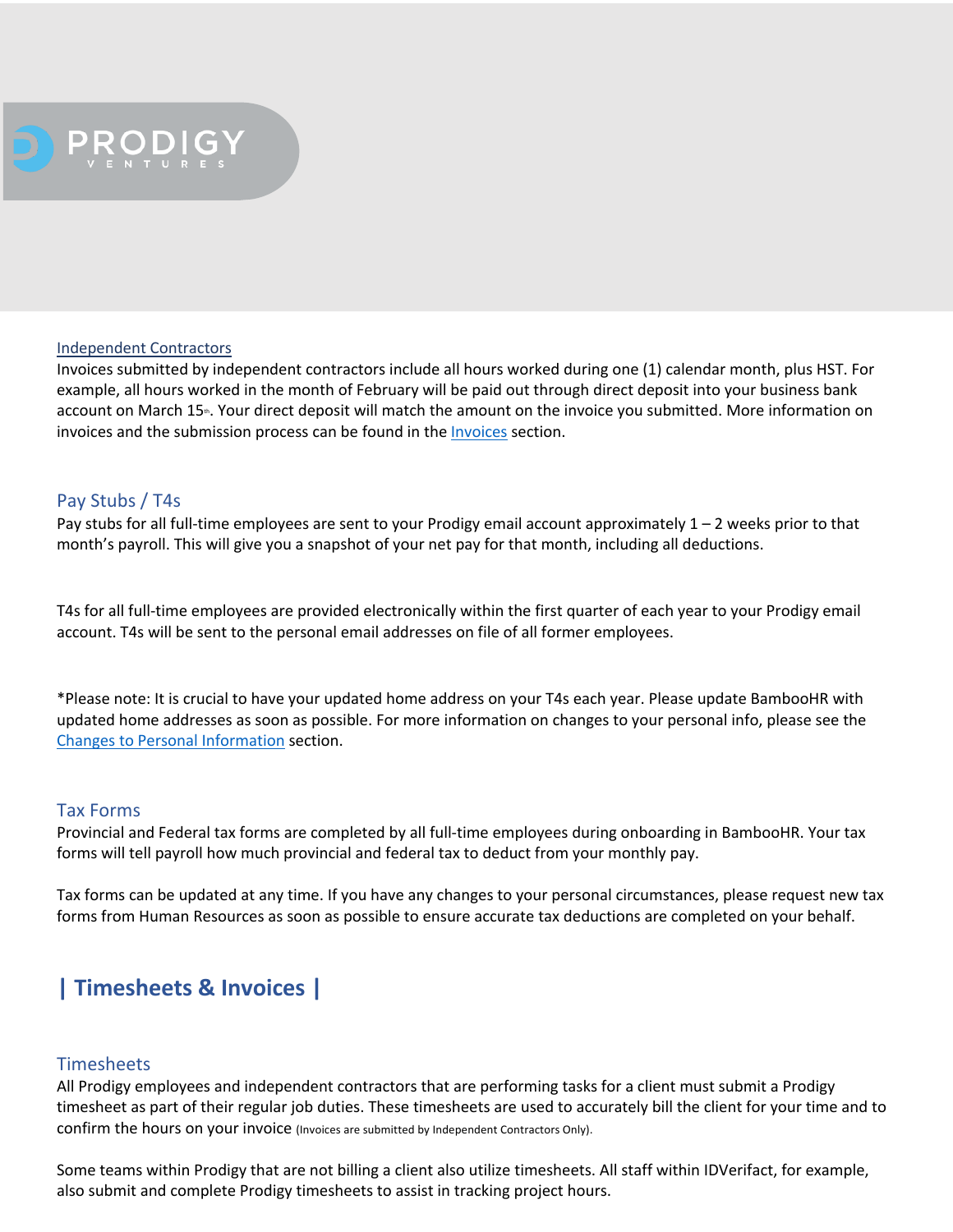

# **How to Complete your Timesheets**

Filling in your Prodigy timesheets is quick and easy:

- 1. You will receive an email to your Prodigy account from Quickbooks requesting you to register
- 2. Once logged in, use the "Weekly Timesheet" page
- 3. Select "Consulting Hours" (not Hours, Sales, etc.) as the type
- 4. Select your project name as the customer (If your project is not listed or unknown, please ignore)
- 5. Enter a description in the following format "your name your project"
- 6. Enter the number of hours worked each day and click "Save"
- 7. There is no "submit" button, so once you hit "save", you're all set to go!

Timesheets do not require approvals, signatures, or client confirmation. You can also edit your timesheets at any time. Submission timeframes and requirements can be found in the following section.

### **When to Complete your Timesheets**

You can fill in and edit your Prodigy timesheet as often as you like (daily, weekly, bi-weekly, etc.) as long as your timesheet is fully up to date and saved by:

• 15th of each month (captures all hours worked from the 1st to the 15th)

Last working day of each month (captures all hours worked from 16th to the last working day) We recommend setting a reminder in your calendar for these two dates each month so that a timesheet is not mistakenly forgotten.

### **Important Notes**

Please pay attention to the following:

- Your hours should not exceed 7.5 or 8 hours per workday on average over a two week billing period (depending on your specific project).
- All overtime must be **pre-approved** in writing by your Manager.
- Depending on your project, you may also have to complete and submit a timesheet for the client (Prodigy does not have visibility into these).
- Any time off taken can be recorded by entering "0" in the hours cell of the particular day and then adding a note to explain the absence (vacation day, sick day, furlough, etc.).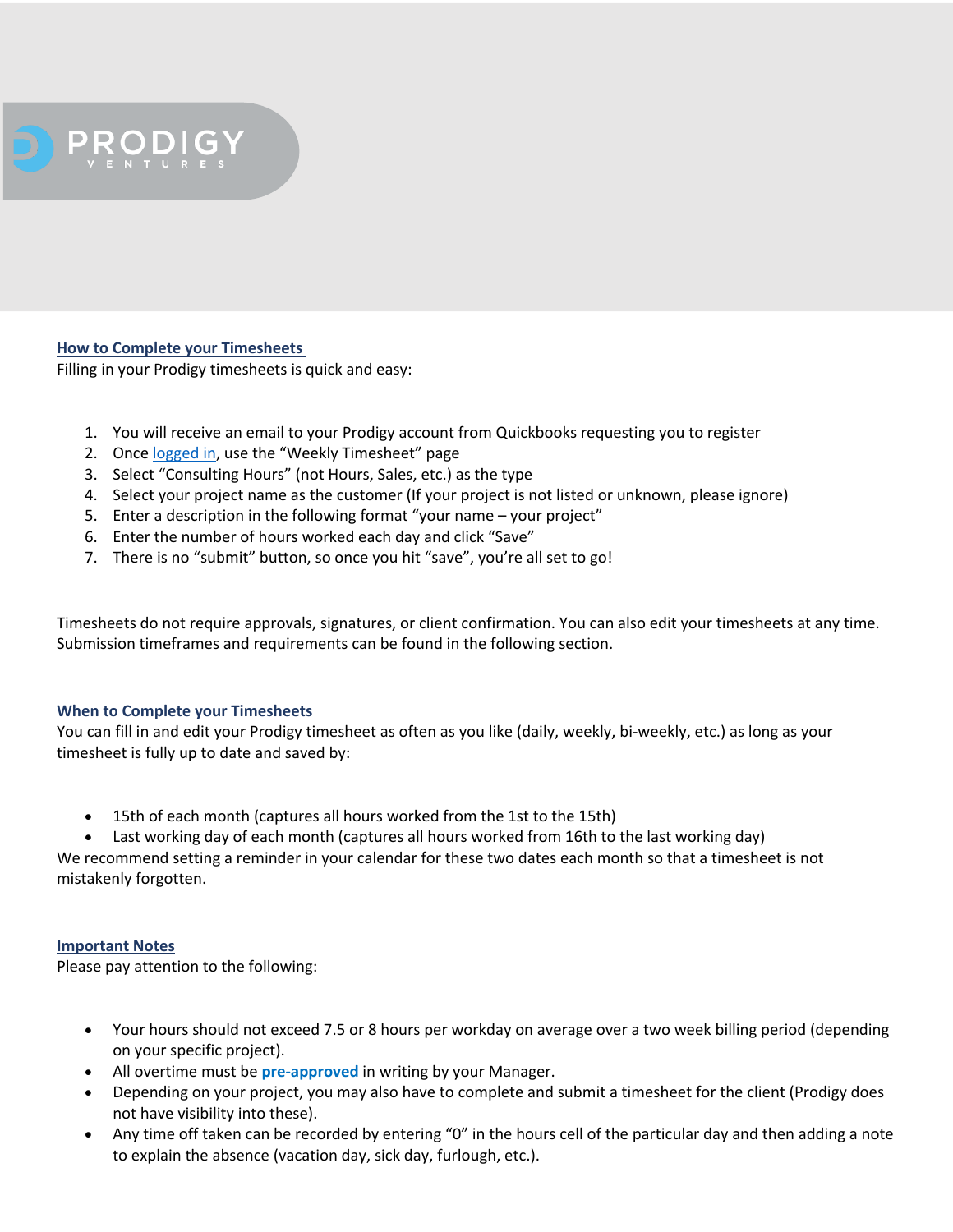

# **| Termination of Employment |**

# Resignation (voluntary termination)

While we are always disappointed to see an Employee or Independent Contractor choose to leave their role at Prodigy, we are always very supportive of personal choices and understand that sometimes it is simply time to move on.

If you choose to resign from your role at Prodigy, we ask that you provide us with:

- a resignation letter, preferably through email
- a minimum of two weeks' notice prior to your final work date

Your resignation letter should be provided to your Manager and/or Human Resources and should include:

- your name
- the position you are leaving
- your intention to resign from your current position
- the length of your notice
- your final work date

### **Exit Interview**

Once you have provided Prodigy with your resignation, Human Resources will share a Departure Discussion link with you through email. This survey will ask you questions regarding your time at Prodigy and should take approximately 10 – 20 minutes to fill out, depending on the length of your responses. Your participation and honesty are truly appreciated.

Some exit interviews may be conducted through phone by the Vice President of Human Resources.

# Involuntary Termination

If Prodigy is obligated to terminate your Employment Agreement or Independent Contractor Agreement, you will be provided with written notice informing you of which termination protocols will apply.

Your written notice will provide you details regarding your final work date, payment of outstanding wages and vacation, and when your group insurance plan will terminate, if applicable.